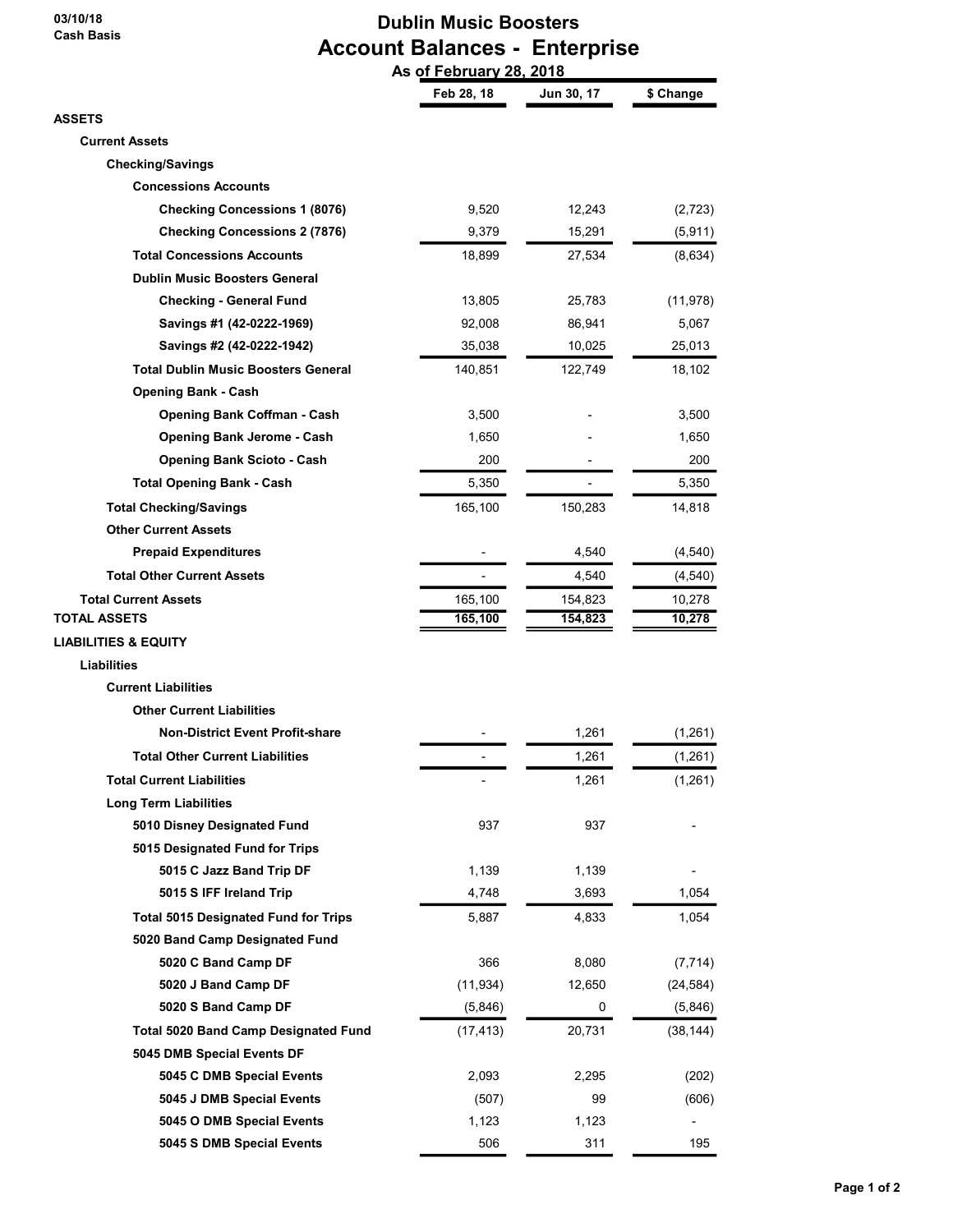03/10/18 Cash Basis

## Dublin Music Boosters Account Balances - Enterprise As of February 28, 2018

|                                              | Feb 28, 18 | Jun 30, 17 | \$ Change |
|----------------------------------------------|------------|------------|-----------|
| <b>Total 5045 DMB Special Events DF</b>      | 3,215      | 3,829      | (614)     |
| 5050 Choir Designated Fund                   |            |            |           |
| 5050 C Choir DF                              | (147)      |            | (147)     |
| 5050 J Choir DF                              | 3,201      | 2,347      | 854       |
| <b>Total 5050 Choir Designated Fund</b>      | 3,054      | 2,347      | 707       |
| 5051 Orch Misc Designated Fund               |            |            |           |
| 5051 C Orch Misc Fund DF                     | 561        | 1,442      | (881)     |
| 5051 J Orch Misc Fund DF                     | 1,088      | 1,088      |           |
| 5051 S Orch Misc Fund DF                     | 2,722      | 500        | 2,222     |
| <b>Total 5051 Orch Misc Designated Fund</b>  | 4,370      | 3,030      | 1,340     |
| 5060 Director's Designated Fund              |            |            |           |
| 5060 C Director's DF                         | 38,995     | 43,010     | (4,015)   |
| 5060 J Director's DF                         | 7,744      | 4,448      | 3,296     |
| 5060 S Director's DF                         | 822        | 222        | 600       |
| <b>Total 5060 Director's Designated Fund</b> | 47,560     | 47,680     | (120)     |
| 6010 Video Designated Fund                   |            |            |           |
| 6010 C Video Fund DF                         | 5,665      | 2,717      | 2,948     |
| 6010 J Video Fund DF                         | 3,295      | 1,946      | 1,349     |
| 6010 S Video Fund DF                         | 0          | 0          |           |
| <b>Total 6010 Video Designated Fund</b>      | 8,959      | 4,663      | 4,297     |
| 6020 Uniform Fee Acc Desig Fnd               |            |            |           |
| 6020 C Uniform Fees/Acces DF                 | 1,676      | 0          | 1,676     |
| 6020 J Uniform Fees/Acces DF                 | 3,155      | 1,594      | 1,560     |
| 6020 S Uniform Fees/Acces DF                 | 15,986     | 14,694     | 1,293     |
| Total 6020 Uniform Fee Acc Desig Fnd         | 20,817     | 16,288     | 4,529     |
| 6040 Orchestra Uniform                       |            |            |           |
| <b>S Orchestra Uniform</b>                   | (0)        | (0)        |           |
| <b>Total 6040 Orchestra Uniform</b>          | (0)        | (0)        |           |
| 6045 Choral Uniform DF                       |            |            |           |
| 6045 S Choral Uniform                        | 27         | (0)        | 28        |
| <b>Total 6045 Choral Uniform DF</b>          | 27         | (0)        | 28        |
| 8150 Inst Purc Designated Fund               |            |            |           |
| 8150 C Instru Purchase Fund DF               | 2,955      | 2,955      |           |
| 8150 J Instru Purchase Fund DF               | (97)       | 3,082      | (3, 179)  |
| 8150 S Instru Purchase Fund DF               | (1, 100)   | 676        | (1,776)   |
| <b>Total 8150 Inst Purc Designated Fund</b>  | 1,758      | 6,713      | (4, 955)  |
| Reserve Fund 30% of Budget                   | 30,000     | 30,000     |           |
| <b>Total Long Term Liabilities</b>           | 109,172    | 141,051    | (31, 879) |
| <b>Total Liabilities</b>                     | 109,172    | 142,312    | (33, 140) |
| <b>Equity</b>                                |            |            |           |
| <b>Unrestricted Net Assets</b>               | 12,511     | 5,089      | 7,422     |
| <b>Net Income</b>                            | 43,417     | 7,422      | 35,995    |
| <b>Total Equity</b>                          | 55,929     | 12,511     | 43,417    |
| TOTAL LIABILITIES & EQUITY                   | 165,100    | 154,823    | 10,278    |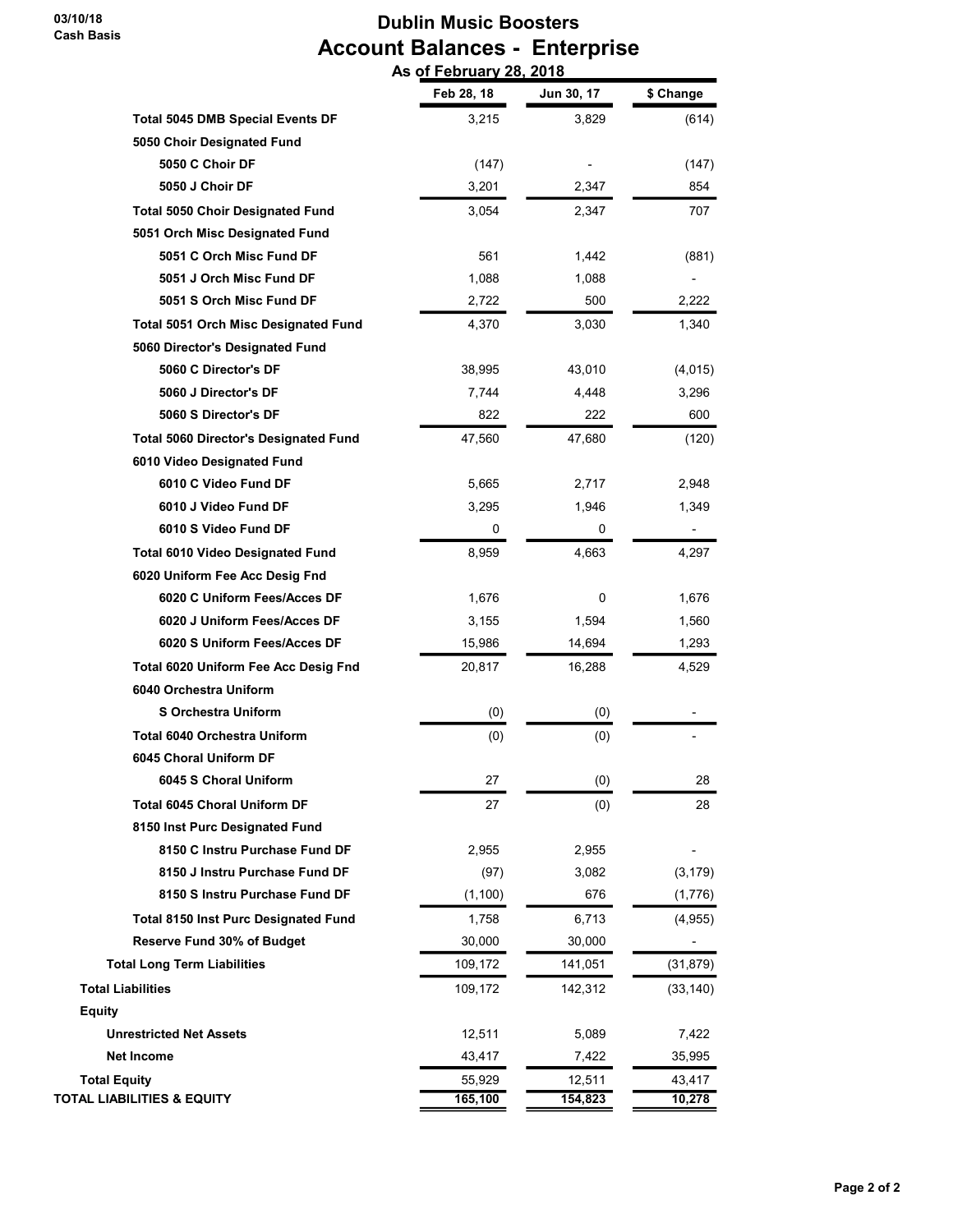|                                         | Jul '17 - Feb 18 | <b>Annual Budget</b> | Variance  |
|-----------------------------------------|------------------|----------------------|-----------|
| <b>Ordinary Income/Expense</b>          |                  |                      |           |
| Income                                  |                  |                      |           |
| 0000 Corp Gifts & Uncatqzed Inc         |                  |                      |           |
| 0000 O Corporate Matching Gifts         | 40               |                      | 40        |
| Total 0000 Corp Gifts & Uncatgzed Inc   | 40               |                      | 40        |
| 1010 Annual Fund Drive                  |                  |                      |           |
| 1010 Annual Fund Drive Income           | 36,249           | 38,300               | (2,051)   |
| 1010 Fund Drive Expenses                | (72)             |                      | (72)      |
| <b>Total 1010 Annual Fund Drive</b>     | 36,177           | 38,300               | (2, 123)  |
| <b>1011 Concessions Income</b>          |                  |                      |           |
| <b>1011 District Event Income</b>       | 121,426          | 136,000              | (14, 574) |
| 2011 Concessions Expense                | (204)            |                      | (204)     |
| 2011 Cost of Goods Sold                 | (51, 486)        | (63,500)             | 12,014    |
| <b>Total 1011 Concessions Income</b>    | 69,736           | 72,500               | (2,764)   |
| 1030 Misc Fund Raiser                   |                  |                      |           |
| 1030 O Misc Fund Raiser                 | 661              | 6,000                | (5, 339)  |
| 1030 Z Kroger Reward Cards              | 376              |                      | 376       |
| <b>Total 1030 Misc Fund Raiser</b>      | 1,037            | 6,000                | (4,963)   |
| 1040 Interest Income                    | 80               | 200                  | (120)     |
| 1100 Special Events Income              |                  |                      |           |
| 1110 Dublin Showcase                    | 12,933           |                      | 12,933    |
| 1120 DFL Championships                  | 338              |                      | 338       |
| 1130 Emerald City Music Games           | 2,983            |                      | 2,983     |
| <b>Total 1100 Special Events Income</b> | 16,253           |                      | 16,253    |
| <b>1200 School Fundraisers</b>          |                  |                      |           |
| 1200 C Coffman Fundraisers              | 9,352            |                      | 9,352     |
| 1200 J_Jerome Fundraisers               | 4,585            |                      | 4,585     |
| 1200 S_Scioto Fundraisers               | 121              |                      | 121       |
| <b>Total 1200 School Fundraisers</b>    | 14,058           |                      | 14,058    |
| <b>Total Income</b>                     | 137,382          | 117,000              | 20,382    |
| <b>Gross Profit</b>                     | 137,382          | 117,000              | 20,382    |
| <b>Expense</b>                          |                  |                      |           |
| 200a General Booster Expenses           |                  |                      |           |
| 1051 Bank Activity                      |                  |                      |           |
| 1051 O Bank Charges                     | 637              | 350                  | (287)     |
| <b>Total 1051 Bank Activity</b>         | 637              | 350                  | (287)     |
| 2010 Officer's Expenses                 |                  |                      |           |
| 2010 C Officer's Expense                | 49               |                      | (49)      |
| 2010 O Officer's Expense                |                  |                      |           |
| 2010 O Accounting                       |                  | 910                  | 910       |
| 2010 O Insurance                        | 796              | 1,200                | 404       |
| 2010 O Officer's Expense - Other        | 226              | 860                  | 634       |
|                                         |                  |                      |           |
| Total 2010 O Officer's Expense          | 1,022            | 2,970                | 1,948     |
| <b>Total 2010 Officer's Expenses</b>    | 1,071            | 2,970                | 1,899     |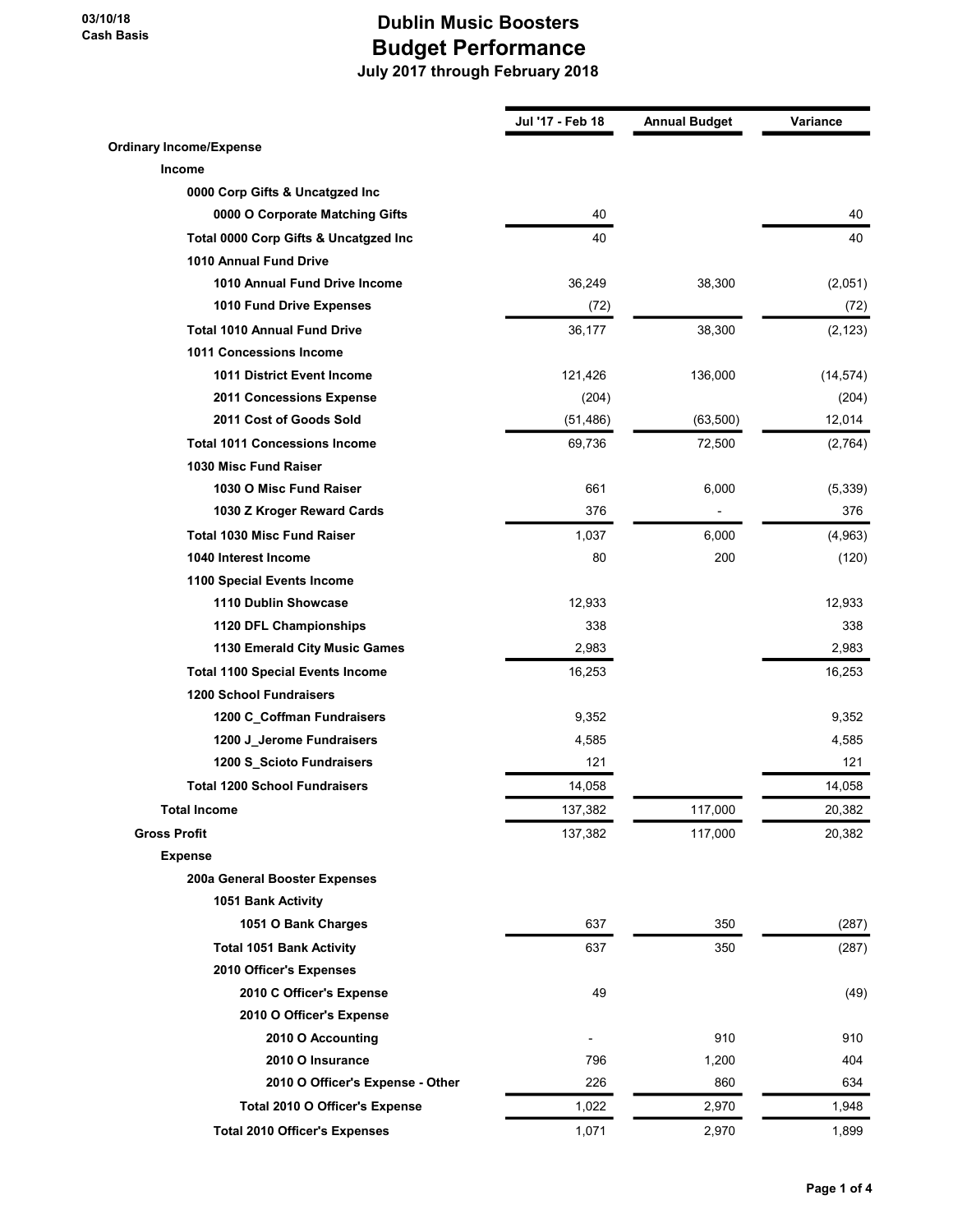|                                            | Jul '17 - Feb 18 | <b>Annual Budget</b> | Variance |
|--------------------------------------------|------------------|----------------------|----------|
| <b>2020 Communications</b>                 |                  |                      |          |
| 2020 O Communications                      | 1,200            | 1,200                |          |
| <b>Total 2020 Communications</b>           | 1,200            | 1,200                |          |
| 2030 Memorial Scholarship                  |                  |                      |          |
| 2030 C Memorial Scholarship                |                  | 1,000                | 1,000    |
| 2030 J Memorial Scholarship                |                  | 1,000                | 1,000    |
| 2030 S Memorial Scholarship                |                  | 1,000                | 1,000    |
| <b>Total 2030 Memorial Scholarship</b>     |                  | 3,000                | 3,000    |
| <b>Total 200a General Booster Expenses</b> | 2,907            | 7,520                | 4,613    |
| 200b Choir, Orchestra & MS                 |                  |                      |          |
| 2041 Awards - Vocal HS                     |                  |                      |          |
| 2041 C Awards Vocal HS                     |                  | 500                  | 500      |
| 2041 J Awards Vocal HS                     |                  | 630                  | 630      |
| 2041 S Awards Vocal HS                     |                  | 700                  | 700      |
| Total 2041 Awards - Vocal HS               |                  | 1,830                | 1,830    |
| 2050 Elementary Music                      |                  | 2,400                | 2,400    |
| 2060 Middle School Awards                  |                  | 720                  | 720      |
| 2065 Middle School Honors Fest             |                  | 1,350                | 1,350    |
| 2070 Middle School Music                   | 578              | 8,000                | 7,422    |
| 2090 Clinics Choral                        |                  |                      |          |
| 2090 C Clinics Choral                      |                  | 500                  | 500      |
| 2090 J Clinics Choral                      |                  | 600                  | 600      |
| 2090 S Clinics Choral                      |                  | 361                  | 361      |
| <b>Total 2090 Clinics Choral</b>           |                  | 1,461                | 1,461    |
| 2094 Clinics Orchestra                     |                  |                      |          |
| 2094 C Clinics Orchestra                   | 45               | 400                  | 355      |
| 2094 J Clinics Orchestra                   |                  | 360                  | 360      |
| 2094 S Clinics Orchestra                   |                  | 289                  | 289      |
| <b>Total 2094 Clinics Orchestra</b>        | 45               | 1,049                | 1,004    |
| 2100 Choral Accessories                    |                  |                      |          |
| 2100 C Choral Accessories                  | 439              | 500                  | 61       |
| 2100 J Choral Accessories                  |                  | 720                  | 720      |
| 2100 S Choral Accessories                  |                  | 577                  | 577      |
| <b>Total 2100 Choral Accessories</b>       | 439              | 1,797                | 1,358    |
| 2101 Orchestra Accessories                 |                  |                      |          |
| 2101 C Orchestra Accessories               | 905              | 900                  | (5)      |
| 2101 J Orchestra Accessories               |                  | 720                  | 720      |
| 2101 S Orchestra Accessories               |                  | 577                  | 577      |
| <b>Total 2101 Orchestra Accessories</b>    | 905              | 2,197                | 1,292    |
| Total 200b Choir, Orchestra & MS           | 1,967            | 20,804               | 18,837   |
| 200c HS Band Fixed Exp                     |                  |                      |          |
| 2031 Field Cmder Scholarships              |                  |                      |          |
| 2031 C Scholarships                        | 620              | 1,350                | 730      |
| 2031 J Scholarships                        |                  | 800                  | 800      |
|                                            |                  |                      |          |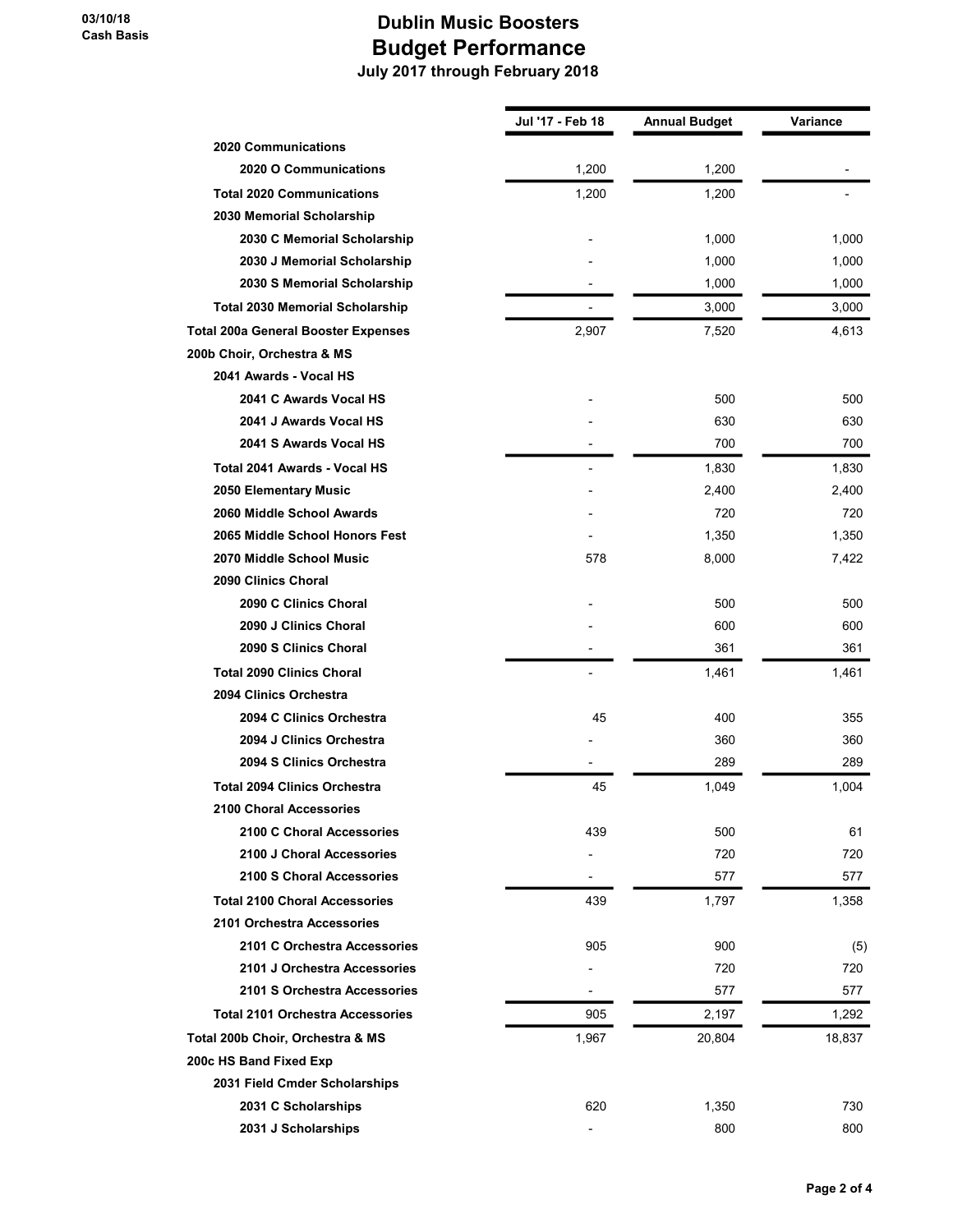|                                              | Jul '17 - Feb 18 | Annual Budget            | Variance |
|----------------------------------------------|------------------|--------------------------|----------|
| 2031 S Scholarships                          |                  | 400                      | 400      |
| <b>Total 2031 Field Cmder Scholarships</b>   | 620              | 2,550                    | 1,930    |
| 2110 Transportation Maintenance              |                  |                          |          |
| 2110 C Transportation Maint                  | 151              | 200                      | 49       |
| 2110 J Transportation Maint                  | 550              | 550                      |          |
| 2110 S Transportation Maint                  |                  | 160                      | 160      |
| <b>Total 2110 Transportation Maintenance</b> | 701              | 910                      | 209      |
| 2120 MarchingBand Show Design                |                  |                          |          |
| 2120 C Marching BandShow Design              | 14,345           | 11,250                   | (3,095)  |
| 2120 J Marching BandShow Design              | 10,596           | 11,250                   | 654      |
| 2120 S Marching BandShow Design              | 9,614            | 7,000                    | (2,614)  |
| <b>Total 2120 MarchingBand Show Design</b>   | 34,555           | 29,500                   | (5,055)  |
| Total 200c HS Band Fixed Exp                 | 35,876           | 32,960                   | (2,916)  |
| 200d Band Variable Expenses                  |                  |                          |          |
| 2040 Awards - Instrumental HS                |                  |                          |          |
| 2040 C Awards Instrumental HS                | 107              | 600                      | 493      |
| 2040 J Awards Instrumental HS                | 1,272            | 1,800                    | 528      |
| 2040 S Awards Instrumental HS                |                  | 1,000                    | 1,000    |
| Total 2040 Awards - Instrumental HS          | 1,379            | 3,400                    | 2,021    |
| 2080 Repair / Replacement                    |                  |                          |          |
| 2080 C Repair/Replacement                    | 4,880            | 3,500                    | (1,380)  |
| 2080 J Repair/Replacement                    | 945              | 2,500                    | 1,555    |
| 2080 S Repair/Replacement                    | 402              | 2,000                    | 1,598    |
| Total 2080 Repair / Replacement              | 6,227            | 8,000                    | 1,773    |
| 2081 Percussion                              |                  |                          |          |
| 2081 C Percussion                            |                  | 2,500                    | 2,500    |
| 2081 J Percussion                            | 3,058            | 4,000                    | 942      |
| 2081 S Percussion                            | 1,254            | 1,500                    | 246      |
| <b>Total 2081 Percussion</b>                 | 4,312            | 8,000                    | 3,688    |
| 2091 Clinics Marching Band                   |                  |                          |          |
| 2091 C Clinics Marching Band                 |                  | 2,748                    | 2,748    |
| 2091 S Clinics Marching Band                 | 565              | 1,000                    | 435      |
| <b>Total 2091 Clinics Marching Band</b>      | 565              | 3,748                    | 3,183    |
| 2092 Clinics Flag Corps                      |                  |                          |          |
| 2092 C Clinics Flag Corps                    | 2,725            | 2,000                    | (725)    |
| 2092 S Clinics Flag Corps                    | 500              | 1,500                    | 1,000    |
| <b>Total 2092 Clinics Flag Corps</b>         | 3,225            | 3,500                    | 275      |
| 2093 Clinics Concert Band                    |                  |                          |          |
| 2093 C Cinics Concert Band                   |                  | 500                      | 500      |
| 2093 J Clnics Concert Band                   | 375              | 300                      | (75)     |
| 2093 S CInics Concert Band                   | 300              | $\overline{\phantom{0}}$ | (300)    |
| <b>Total 2093 Clinics Concert Band</b>       | 675              | 800                      | 125      |
| 2095 Clinics Jazz                            |                  |                          |          |
| 2095 C Clinics Jazz                          |                  | 400                      | 400      |